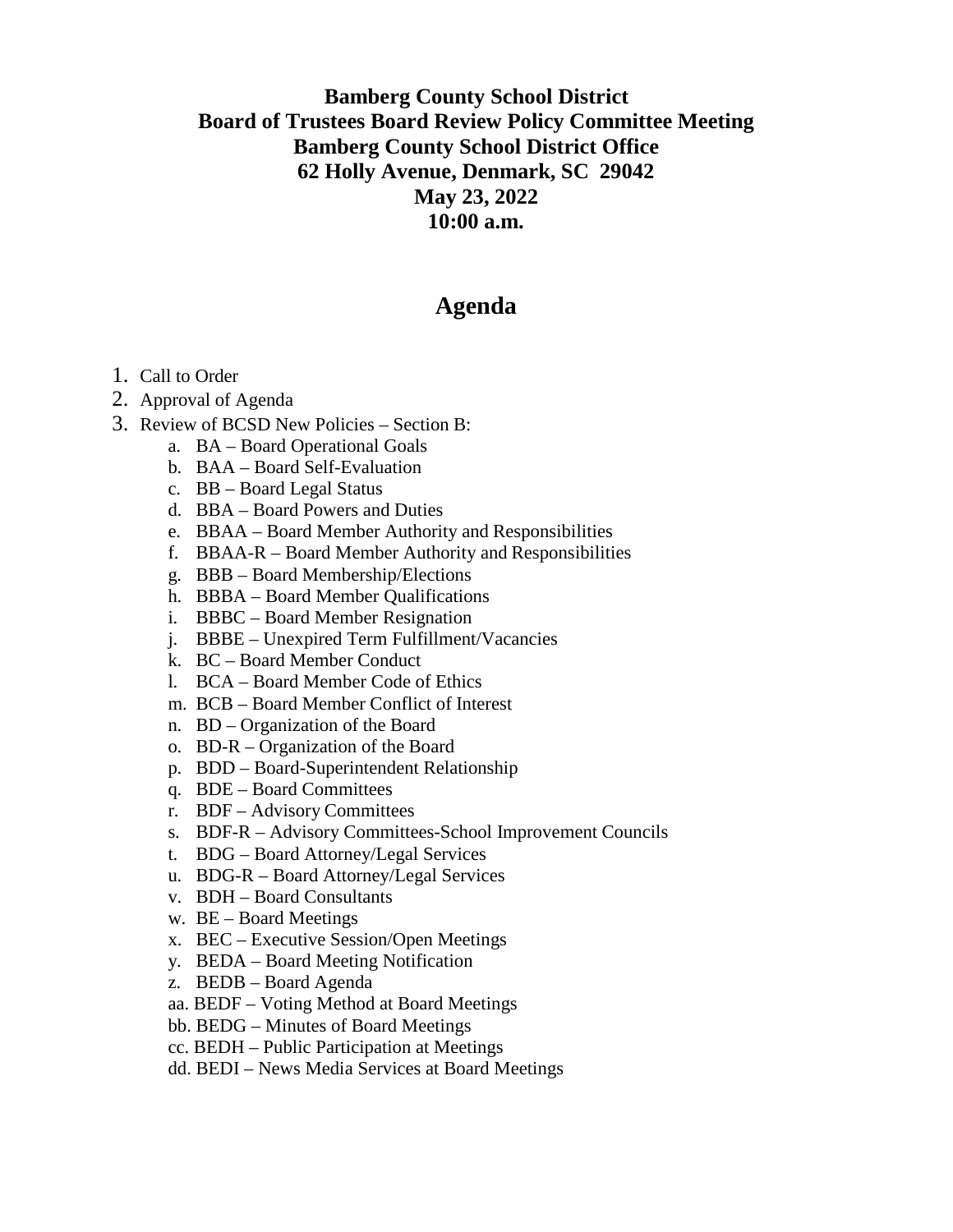- ee. BEDL Board Members and Electronic Communications
- ff. BEDM Electronic Participation in Board Meetings
- gg. BEDN Board Members Use of District-Owned Portable Devices
- hh. BG/BGD Board Policy Process/Board Review of Administrative Rules
- ii. BG/BGD-R Board Policy Process/Board Review of Administrative Rules
- jj. BIA/BIB New Member Orientation/Board Member Development Opportunities
- kk. BID Board Member Compensation and Expenses
- ll. BIE Board Member Insurance/Liability
- mm. BJ– Board Legislative Program
- nn. BJ-R Board Legislative Program
- oo. BJ-E Advocacy Calendar
- pp. BK Board Membership in Professional Associations
- 4. Review of BCSD New Policies Section G:
	- a. GA Personnel Goals
	- b. GBA Open Hiring/Equal Employment Opportunity
	- c. GBAA Sexual Harassment and Retaliation (Staff)
	- d. GBAA-R Sexual Harassment and Retaliation (Staff)
	- e. GBAA-E Sexual Harassment and Retaliation Complaint Form
	- f. GBAA-E(2) Sexual Harassment and Retaliation Complaint Process
	- g. GBAC Discrimination, Harassment, and Retaliation
	- h. GBAC-R Discrimination, Harassment, and Retaliation
	- i. GBAC-E(1) Discrimination, Harassment and Retaliation Complaint Form
	- j. GBAC-E(2) Discrimination, Harassment, and Retaliation Complaint Process
	- k. GBB Staff Involvement in Decision Making
	- l. GBC Staff Compensation
	- m. GBE Staff Rights and Responsibilities
	- n. GBEA Staff Code of Ethics
	- o. GBEB Staff Conduct
	- p. GBEBA Staff Dress Code
	- q. GBEBA-R Staff Dress Code
	- r. GBEBB Staff Conduct with Students
	- s. GBEBB-R Staff Conduct with Students
	- t. GBEBC Gifts to and Solicitations by Staff
	- u. GBEBDA Criminal Record Checks
	- v. GBEC Drug and Alcohol-Free Workplace and Schools
	- w. GBEC-E Drug and Alcohol-Free Workplace and Schools Notice to Staff Members
	- x. GBED Tobacco-Free Workplace
	- y. GBEE Internet and Electronic Communication
	- z. GBEEA Social Media
	- aa. GBEF Cellular Phones and Other Personal Electronic Communication Devices
	- bb. GBG Legal Defense of Staff
	- cc. GBGA Staff Health
	- dd. GBGAA Service Animals (Staff)
	- ee. GBGAB Lactation Accommodation
	- ff. GBGB Staff Personal Security and Safety
	- gg. GBGD Workers' Compensation
	- hh. GBH Staff Participation in Community Activities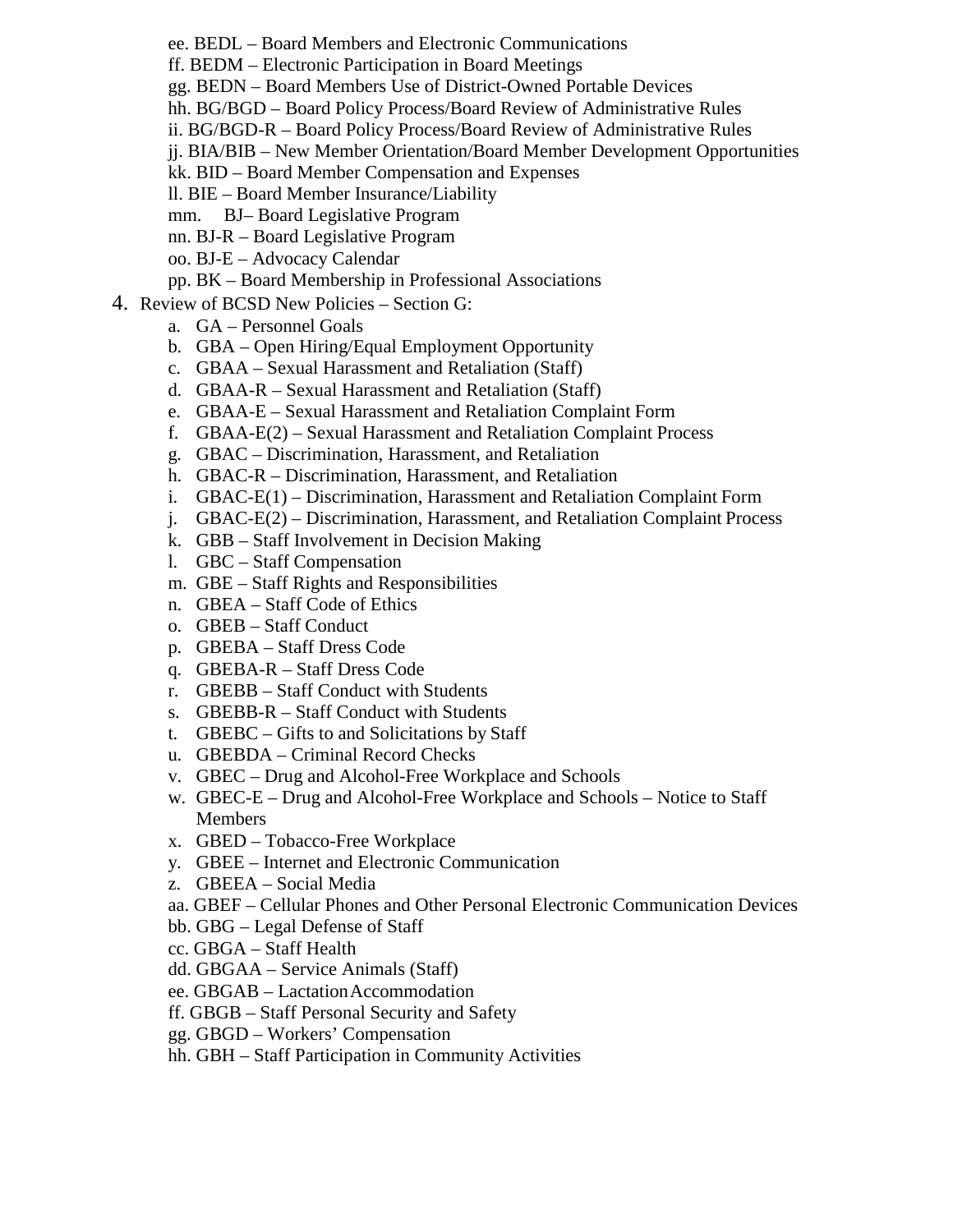- ii. GBI Staff Participation in Political Activities
- jj. GBJ Personnel Records and Files
- kk. GBK Staff Concerns/Complaints/Grievances
- ll. GBK-R Staff Concerns/Complaints/Grievances
- mm. GBK-E(1) Bamberg County School District Grievance Form
- nn. GBK-E(2) Bamberg County School District Response to Grievance Form
- oo. GC Professional Staff
- pp. GCA Professional Staff Positions
- qq. GCB Professional Staff Contracts and Compensation
- rr. GCC Professional Staff Leaves and Absences
- ss. GCC-R Professional Staff Leaves and Absences
- tt. GCC-E Staff Rights and Responsibilities Under the Family Medical Leave Act (FMLA)
- uu. GCCAAA Sick Leave Donation Program
- vv. GCAAA-E Request to Donate Sick Leave
- ww. GCAAA-E Request to Donate Sick Leave
- xx. GCD Professional Staff Vacations and Holidays
- yy. GCE Professional Staff Recruitment
- zz. GCE-R Professional Staff Recruitment
- aaa. GCEC Posting and Advertising of Professional Vacancies
- bbb. GCF Professional Staff Hiring
- ccc. GCF-R Professional Staff Hiring
- ddd. GCG Part-Time and Substitute Professional Staff Employment
- eee. GCG-R Part-Time and Substitute Professional Staff Employment
- fff. GCI Professional Staff Development
- ggg. GCK Professional Staff Assignments and Transfers
- hhh. GCK-R Professional Staff Assignments and Transfers
- iii. GCMD Instructional Staff Extra Duty
- jjj. GCNA Supervision of Instructional Staff
- kkk. GCO Evaluation of Administrative Staff
- lll. GCO-R Evaluation of Administrative Staff
- mmm. GCOA Evaluation of Instructional Staff
- nnn. GCOA-R Evaluation of Instructional Staff
- ooo. GCQA/GCQB Professional Staff Reduction in Force
- ppp. GCQC/GCQD Resignation of Professional Staff
- qqq. GCQE Retirement of Professional Staff
- rrr. GCQF -- Discipline, Suspension, and Dismissal of Professional Staff
- sss.GCQF-R Discipline, Suspension, and Dismissal of Professional Staff
- ttt. GCR Non-School Employment of Professional Staff
- uuu. GCRD Tutoring for Pay
- vvv. GD Support/Classified Staff
- [www.](http://www/) GDA Support Staff Positions
- xxx. GBD Support Staff Contracts and Compensation
- yyy. GDBC Support Staff Supplementary Pay/Overtime
- zzz. GDBC-R Support Staff Supplementary Pay/Overtime
- aaaa. GDC Support Staff Leaves and Absences
- bbbb. GDC-R Support Staff Leaves and Absences
- cccc. GDD Support Staff Vacations and Holidays
- dddd. GDF Support Staff Hiring